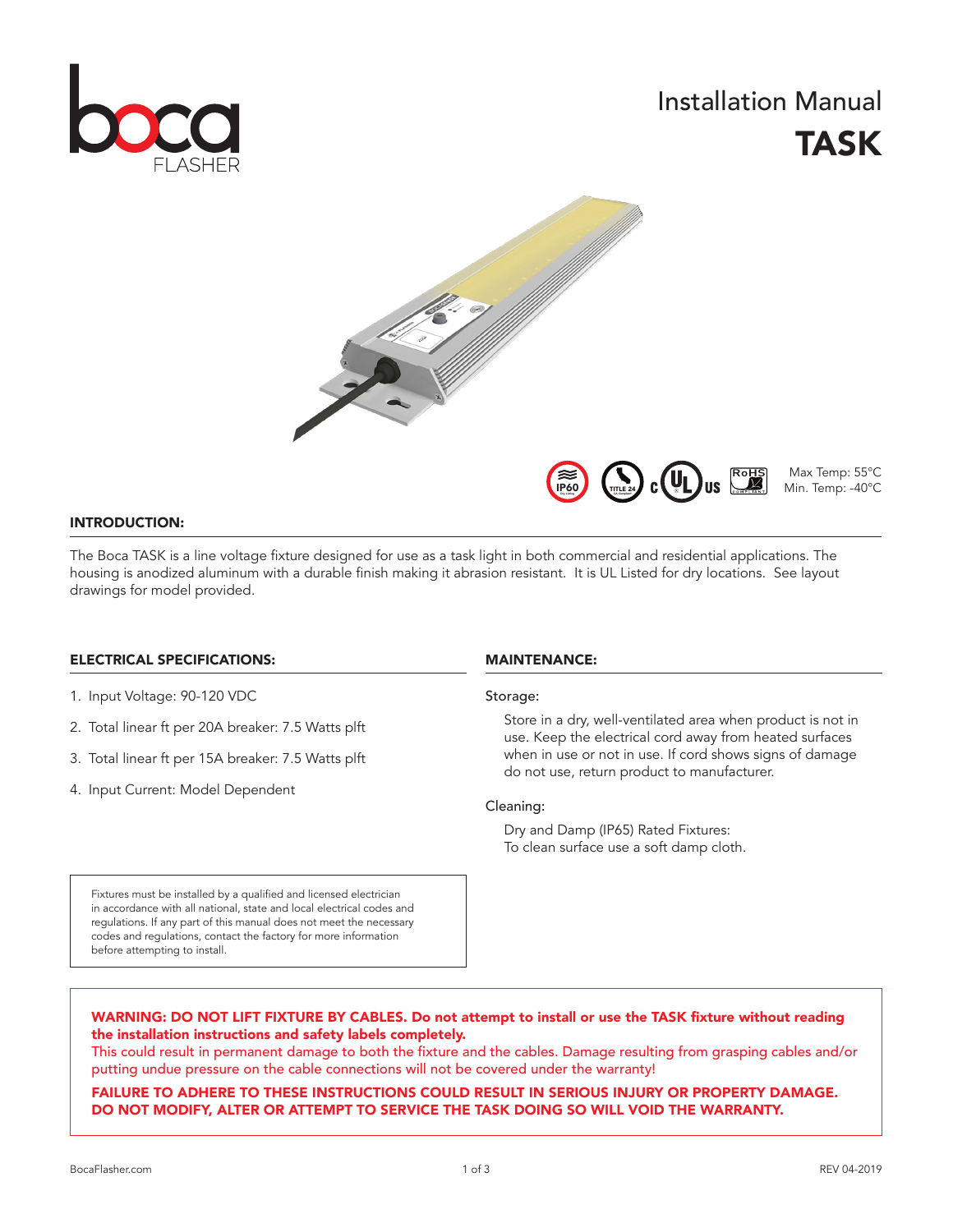

# Installation Manual TASK

# TURN POWER OFF AT CIRCUIT BREAKER BEFORE BEGINNING INSTALLATION!

# INCLUDED IN THE PACKAGE:

1. TASK Fixtures, (In lengths shown on job 2. Mounting Brackets 3. Job Specific Drawings specific drawings)



2. Mounting Brackets (2 brackets per fixture)

Magnetic

OR

\*Note: L-shaped bracket will be installed on fixture when shipped if this is the mounting method.



# 1. INSTALL FIXTURES INTO SUBSTRATE L-SHAPED BRACKET



# 2. CONNECT FIXTURE TO POWER HARD WIRED

#### Screw Information:

- 1. Do not let fixture hang by screw on one side. Bracket will bend and installation will not look good.
- 2. Screws are not provided by Boca Flasher, Inc.
- 3. Boca Flasher recommends wide washer flat head Philips #8 screw.
- 4. Length of screw will vary depending on mounting surface.

Note: For fixtures over 4 ft long, double sided tape will be provided into the middle of the fixture. Remove backing and press firmly for 30 seconds. Fixture will hold to surface so it can be screwed in with out harming the brackets.